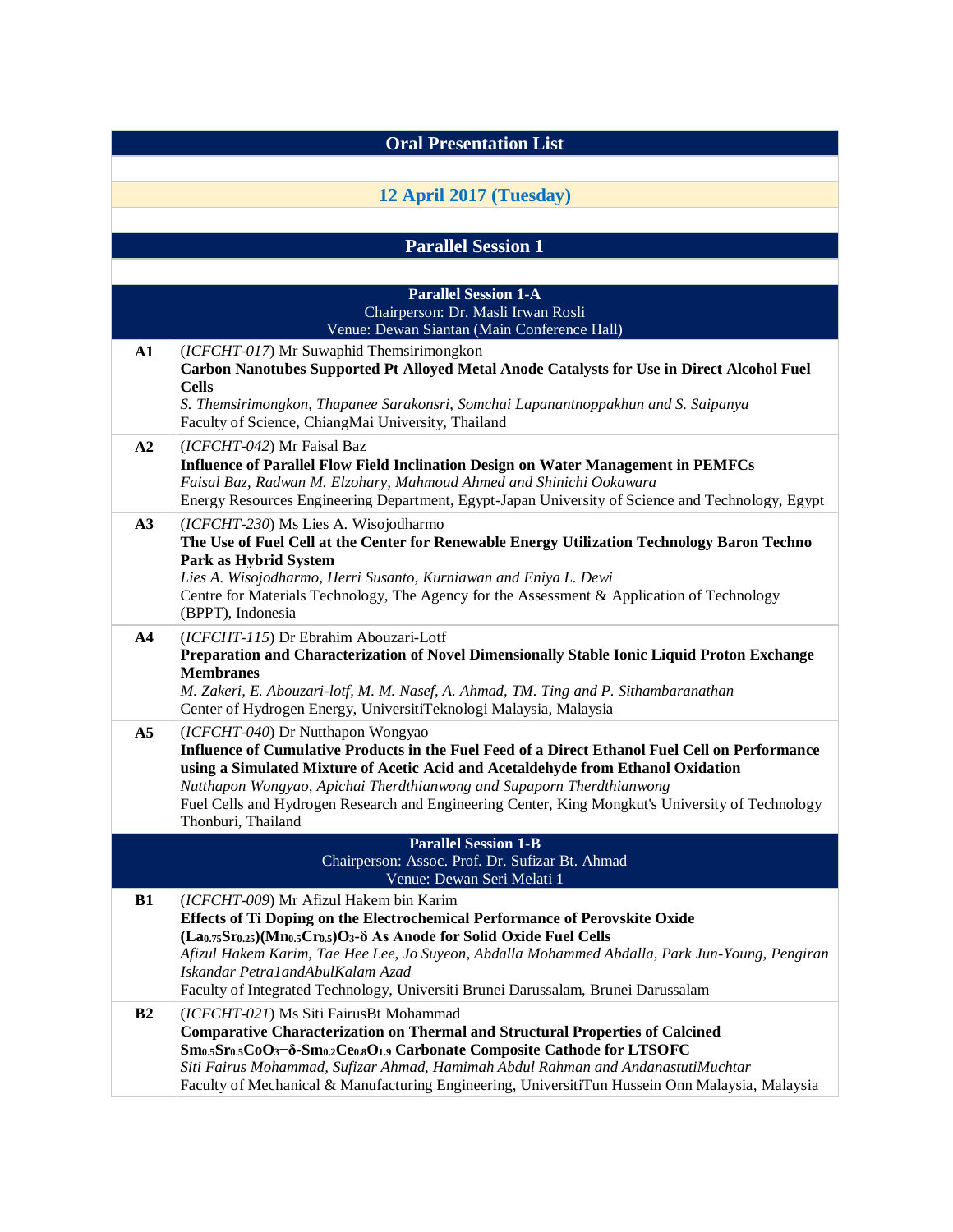| B3             | (ICFCHT-240) Dr Mahendra Rao Somalu<br>Enhanced Ionic Conductivity of Scandia-Stabilized-Zirconia Electrolyte Synthesized by the<br><b>Microwave-assisted Glycine Nitrate Process</b><br>M.R. Somalu, A.A. Jais, M. Ali S.A., M. Anwar, A. Muchtar, W.N.R.W. Isahak<br>Fuel Cell Institute, Universiti Kebangsaan Malaysia, Malaysia                        |  |
|----------------|-------------------------------------------------------------------------------------------------------------------------------------------------------------------------------------------------------------------------------------------------------------------------------------------------------------------------------------------------------------|--|
| <b>B4</b>      | (ICFCHT-111) Mr Ahmad Faiq Omar<br>Performance Evaluation of Hollow Fibre-Based Solid Oxide Fuel Cell Using Methane Fuel<br>Charina Novely Gunaedi, Ahmad Faiq Omar, Mohd Hafiz Dzarfan Othman, Siti Munira Jamil and<br>MohdHilmi Mohamed<br>Advanced Membrane Technology Research Centre (AMTEC), UniversitiTeknologi Malaysia, Malaysia                  |  |
| B <sub>5</sub> | (ICFCHT-047) Assoc. Prof. Hamimah Abd. Rahman<br>A Short Review on The Enhancement Of Composite Anode Materials For Low-Temperature Solid<br><b>Oxide Fuel</b><br>K.H. Ng, H.A. Rahman and M.R. Somalu<br>Faculty of Mechanical and Manufacturing Engineering, UniversitiTun Hussein Onn Malaysia, Malaysia                                                 |  |
|                | <b>Parallel Session 1-C</b><br>Chairperson: Assoc Prof. Dr. Sahilah Abd. Mutalib<br>Venue: Dewan Seri Melati 2                                                                                                                                                                                                                                              |  |
| C1             | (ICFCHT-166) Ms Siti SuhailiShahlan<br>Process Design Development of the Hydrogen Production Process by using Oil Palm Empty Fruit<br><b>Bunch</b><br>Siti Suhaili Shahlan, Kamarizan Kidam, Tuan Amran Tuan Abdullah, Mohamad Wijayanuddin Ali and<br>Hamidah Kamarden<br>Faculty of Chemical & Energy Engineering, UniversitiTeknologi Malaysia, Malaysia |  |
| C <sub>2</sub> | (ICFCHT-193) MrKhamdanCahyari<br>Optimization of Hydrogen Production From Fruit Waste Through Mesophilic and Thermophilic<br>Dark Fermentation: Effect Of Substrate-To-Inoculum Ratio<br>Khamdan Cahyari, Sarto and Siti Syamsiah<br>Department of Chemical Engineering, Gadjah Mada University, Indonesia                                                  |  |
| C <sub>3</sub> | (ICFCHT-102) Dr Nurul Hayati Idris<br>The Hydrogen Storage Properties and Catalytic Mechanism of the MnFe <sub>2</sub> O <sub>4</sub> -Doped MgH <sub>2</sub><br><b>Composite System</b><br>Nurul Hayati Idris, N. S. Mustafa and M. Ismail<br>School of Ocean Engineering, Universiti Malaysia Terengganu, Malaysia                                        |  |
| C <sub>4</sub> | (ICFCHT-106) Dr Mohammad Bin Ismail<br>Influence of Different Amounts of Hafnium Chloride on Magnesium Hydride for Hydrogen<br><b>Storage</b><br>Mohammad Bin Ismail<br>School of Ocean Engineering, Universiti Malaysia Terengganu, Malaysia                                                                                                               |  |
| C <sub>5</sub> | (ICFCHT-160) Dr Siti Salwa Hashim<br>Modeling of Methane Steam Reforming in Membrane Reactor<br>Shanon Liew Kai Shuen, Siti Salwa Hashim and Jaka Sunarso<br>Faculty of Engineering, Computing and Science, Swinburne University of Technology Sarawak,<br>Malaysia                                                                                         |  |
|                | <b>Parallel Session 1-D</b><br>Chairperson: Dr. Leong Kah Hon<br>Venue: Dewan Seri Melati 3                                                                                                                                                                                                                                                                 |  |
| D <sub>1</sub> | (ICFCHT-010) Mr Abdalla Mohamed Ibrahim Abdalla<br>Photocatalytic H <sub>2</sub> Production From Yb and Zr Co-doped SmFeO <sub>3</sub><br>A.M. Abdalla, S. Hossain, M. S. Abu Bakar, Pg M. I. Petra1, X.X. Xu and A. K. Azad<br>Faculty of Integrated Technologies, Universiti Brunei Darussalam, Brunei Darussalam                                         |  |
| D2             | (ICFCHT-081) Dr Lan Ching Sim                                                                                                                                                                                                                                                                                                                               |  |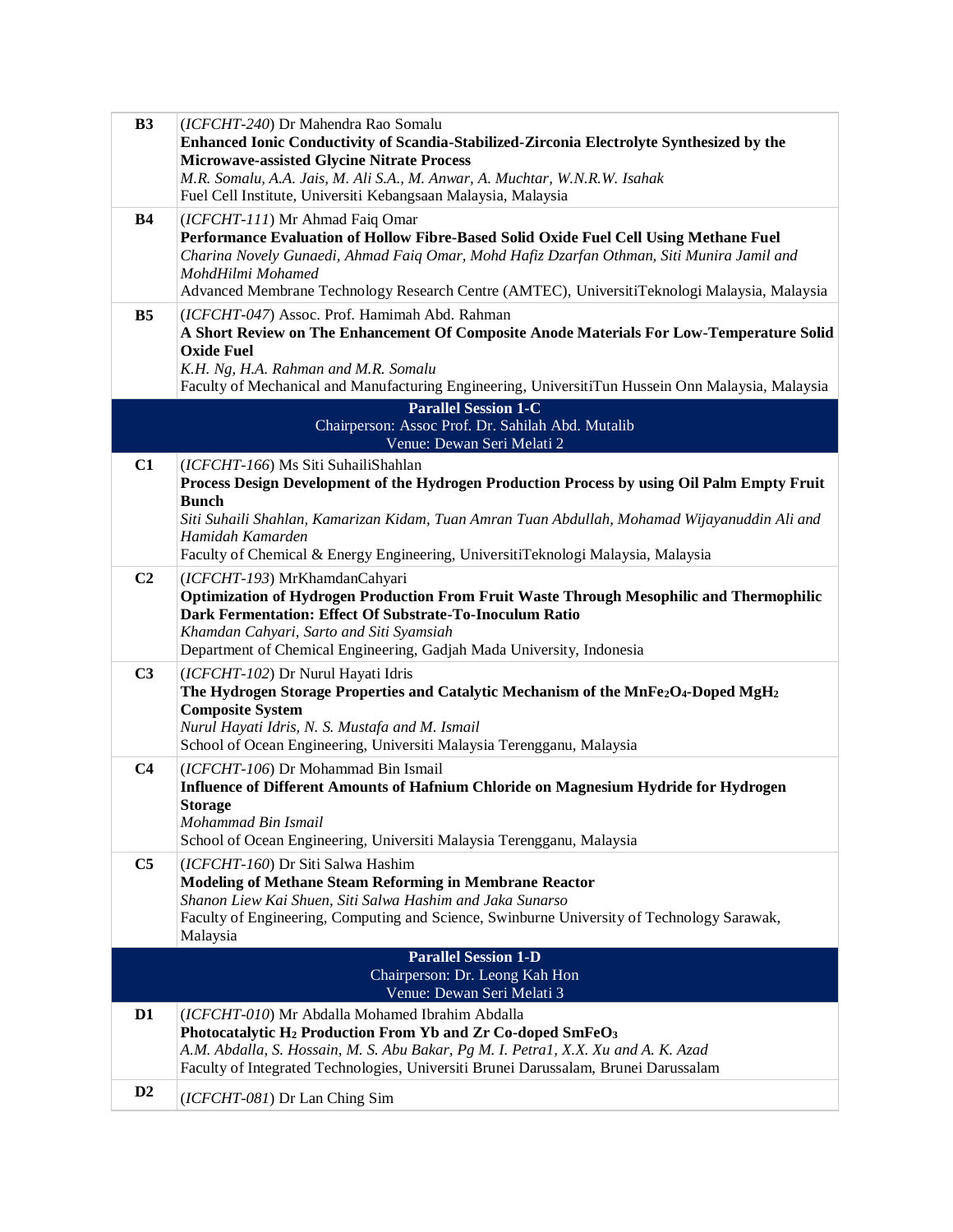|                | In Situ Growth of $g$ -C <sub>3</sub> N <sub>4</sub> On TiO <sub>2</sub> Nanotube Arrays: Construction of Heterostructures for<br><b>Improved Photocatalysis Properties</b><br>Lan Ching Sim, Kai Sheng Koh, Kah Hon Leong, Yik Heng Chin and Pichiah Saravanan<br>Department of Environmental Engineering, UniversitiTunku Abdul Rahman, Malaysia             |
|----------------|----------------------------------------------------------------------------------------------------------------------------------------------------------------------------------------------------------------------------------------------------------------------------------------------------------------------------------------------------------------|
| D3             | (ICFCHT-099) Dr Ng Kim Hang<br>Cu <sub>2</sub> O/Au as Efficient Visible-Light-Driven Photocathode<br>Ng Kim Hang, Lorna Jeffery Minggu, Nurul Akmal Jaafar and Mohammad Kassim<br>Fuel Cell Institute, Universiti Kebangsaan Malaysia, Malaysia                                                                                                               |
| D4             | (ICFCHT-100) Ms Nur Azimah Abd Samad<br>Metal Oxide-Modified Zinc Oxide Nanostructures for Hydrogen Generation: A Review<br>Nur Azimah Abd Samad, Chin Wei Lai, Mohd Rafie Johan and Sharifah Bee Abd Hamid<br>Nanotechnology & Catalysis Research Centre (NANOCAT), University of Malaya, Malaysia                                                            |
| D <sub>5</sub> | (ICFCHT-011) Ms Norraihanah Mohamed Aslam<br><b>Effect of Carbonization and Steam Activation Temperature Toward Palladium Catalyst</b><br>Supported by Carbon-Embedded Carbon Nanofiber in Formic Acid Oxidation<br>Norraihanah Mohamed Aslam, Takuya Tsujiguchi, Yugo Osaka and Akio Kodama<br>Division of Mechanical Engineering, Kanazawa University, Japan |

## **13 April 2017 (Wednesday)**

## **Parallel Session 2**

|    | <b>Parallel Session 2-A</b>                                                                                                                                                                                                                                                                                                         |  |
|----|-------------------------------------------------------------------------------------------------------------------------------------------------------------------------------------------------------------------------------------------------------------------------------------------------------------------------------------|--|
|    | Chairperson: Ibu Lies A. Wisojodharmo                                                                                                                                                                                                                                                                                               |  |
|    | Venue: Dewan Siantan (Main Conference Hall)                                                                                                                                                                                                                                                                                         |  |
| A6 | (ICFCHT-096) Ms Joelle C.W. Mah<br>Influences of Sintering Temperature on the Phase Transition Behavior and Electrical Properties<br>of Sol-Gel Derived (Cu,Mn,Co)3O4Spinels<br>Joelle C.W. Mah, Andanastuti Muchtar, Mahendra R. Somalu and Mariyam J. Ghazali<br>Fuel Cell Institute, Universiti Kebangsaan Malaysia, Malaysia    |  |
| A7 | (ICFCHT-054) Assoc. Prof. Abu Bakar Sulong<br>Synthesis of Pt-Ni Composite Electrocatalyst and Characterization for High Temperature Proton<br><b>Exchange Membrane Fuel Cell</b><br>A. B. Sulong, M. A. Haque, E. H. Majlan, K.S. Loh, T. Husaini and R. E. Rosli<br>Fuel Cell Institute, Universiti Kebangsaan Malaysia, Malaysia |  |
| A8 | (ICFCHT-122) Ms Suhadiyana Binti Hanapi<br>PEM Fuel Cell Modelling Using System Identification Method and Correlation Test for Vehicle<br><b>Application</b><br>Suhadiyana Hanapi, Azizan As'arry, S.K. Kamarudin and A.H. Abdol Rahim<br>Faculty of Mechanical Engineering, UniversitiTeknologi MARA, Malaysia                     |  |
| A9 | ( <i>ICFCHT-236</i> ) Assoc. Prof Mehmet Fatih Orhan<br>Model Analyses of Gas Diffusion Layers of Membrane Electrode Assembly in a Proton Exchange<br><b>Membrane Fuel Cell</b><br>Husevin Kahraman and Mehmet F. Orhan<br>Department of Mechanical Engineering, American University of Sharjah, United Arab Emirates               |  |
|    | <b>Parallel Session 2-B</b><br>Chairperson: Dr. Abdul Mutalib Md Jani<br>Venue: Dewan Seri Melati 1                                                                                                                                                                                                                                 |  |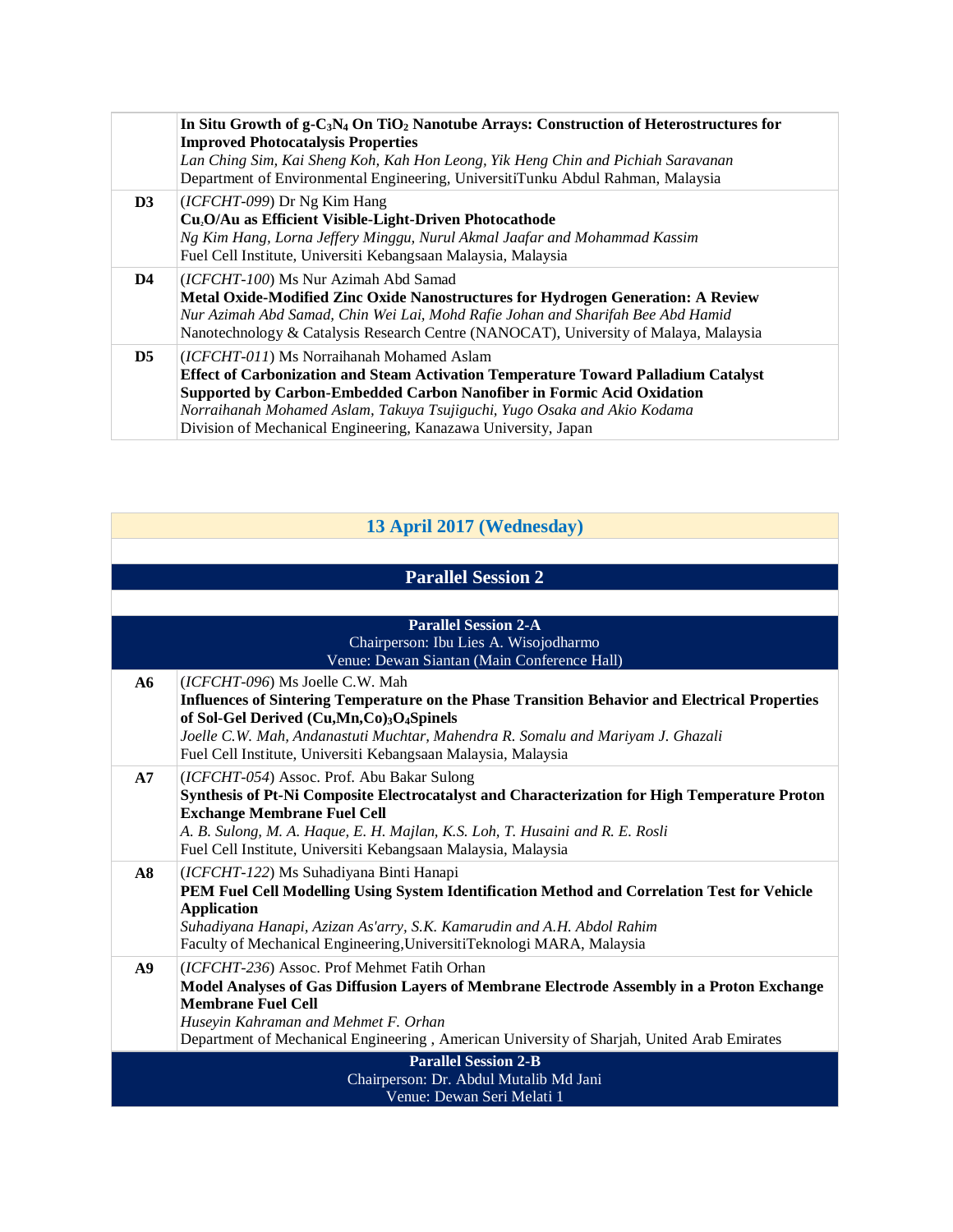| <b>B6</b>      | (ICFCHT-123) Dr Azlyana Binti Ismail<br>Synthesis And Optimisation Of Direct Methanol Fuel Cells For Portable Application Via Cell                                  |
|----------------|---------------------------------------------------------------------------------------------------------------------------------------------------------------------|
|                | <b>Integrated Network</b>                                                                                                                                           |
|                | A. Ismail, S.K. Kamarudin, W.R.W. Daud, S. Masdar and U.A. Hasran<br>LKC Faculty of Engineering and Science, Universiti Tunku Abdul Rahman, Malaysia                |
|                |                                                                                                                                                                     |
| B7             | (ICFCHT-145) Mr Radwan Metwaly Abd Ellatif Elzoheiry<br>Performance Study of Bio-inspired Flow Field design for Direct Methanol Fuel Cells                          |
|                | Radwan M. El-Zoheiry, Mahmoud Ahmed, Shinichi Ookawara and F.B. Baz                                                                                                 |
|                | Energy Resources Engineering Department, Egypt-Japan University of Science and Technology (E-                                                                       |
|                | JUST), Egypt                                                                                                                                                        |
| <b>B8</b>      | (ICFCHT-176) Dr Lina Troskialina<br>Direct-biogas SOFC Operation with Sn Anode-infiltration                                                                         |
|                | Lina Troskialina, Aman Dhir and Robert Steinberger-Wilckens                                                                                                         |
|                | School of Chemical Engineering, University of Birmingham, United Kingdom                                                                                            |
| <b>B9</b>      | (ICFCHT-157) Assoc. Prof. Nafisah Osman                                                                                                                             |
|                | Electrochemical Study of Lao.sSro.4Coo.2Feo.sO3-5-BaCeo.54Zro.36Yo.1O3-8 (LSCF-BCZY64)<br><b>Composite Cathode Prepared by Combination of Two Dispersing Agents</b> |
|                | Ismariza Ismail, Mohamad Hafiz Mohd Rizwan, Abdul Mutalib Md Jani and Nafisah Osman                                                                                 |
|                | Faculty of Applied Science, Universiti Teknologi MARA, Malaysia                                                                                                     |
|                | <b>Parallel Session 2-C</b>                                                                                                                                         |
|                | Chairperson: Dr. Lim Kean Long<br>Venue: Dewan Seri Melati 2                                                                                                        |
| C6             | (ICFCHT-144) Prof. Jerry J. Wu                                                                                                                                      |
|                | Enhancing the Photocatalytic Hydrogen Evolution of Copper Doped Zinc Sulfide Nanoballs                                                                              |
|                | <b>Through Surfactants Modification</b>                                                                                                                             |
|                | Gang-Juan Lee, Hui-Chuan Chen, and Jerry J. Wu<br>Department of Environmental Engineering and Science, Feng Chia University, Taiwan                                 |
| C7             | (ICFCHT-077) Ms Krongthong Kamonsuangkasem                                                                                                                          |
|                | Glycerol Steam Reforming over Ni Catalysts Supported on Mesoporous CeZrO2 /Al2O3 : Effect of                                                                        |
|                | <b>Calcination Temperature</b>                                                                                                                                      |
|                | Krongthong Kamonsuangkasem, Keerathi Subhavasotthi, Supaporn Therdthianwong and Apichai<br>Therdthianwong                                                           |
|                | Department of Chemical Engineering, King Mongkut's University of Technology Thonburi, Thailand                                                                      |
| C8             | (ICFCHT-113) Ms Nurul Nafiqah Binti Itam Sulaiman                                                                                                                   |
|                | Effect of TiF <sub>3</sub> Addition on the Hydrogen Storage Properties of $4MgH_2 + Cd$ Composite                                                                   |
|                | N.N. Sulaiman and M. Ismail<br>School of Ocean Engineering, Universiti Malaysia Terengganu, Malaysia                                                                |
| C9             | (ICFCHT-044) Mr Mohd Nur Ikhmal Bin Salehmin                                                                                                                        |
|                | Highly Photoactive Cu <sub>2</sub> O Nanowire Film Prepared with Modified Highly Scalable Synthesis                                                                 |
|                | <b>Method for Photoelectrochemical Water-Splitting</b>                                                                                                              |
|                | Mohd Nur IkhmalSalehmin, Lorna Jeffery Minggu, KhuzaimahArifin, Mohammad HafizuddinHj.Jumali<br>and Mohammad B.Kassim                                               |
|                | Fuel Cell Institute, UniversitiKebangsaan Malaysia, Malaysia                                                                                                        |
|                | <b>Parallel Session 2-D</b>                                                                                                                                         |
|                | Chairperson: Assoc. Prof. Dr. Mohd Azree bin Idris<br>Venue: Dewan Seri Melati 3                                                                                    |
| D <sub>6</sub> | (ICFCHT-022) Ms Nur Fawwaz Binti Asri                                                                                                                               |
|                | Anticorrosion and Electrical Conductivity of SUS 316L Plates with Cr as Surface Modification for                                                                    |
|                | Bipolar Plates Potential at Anode/Cathode in PEMFC.                                                                                                                 |
|                | Nur Fawwaz Asri, Teuku Husaini, Abu Bakar Sulong, Wan Ramli Wan Daud, Edy Herianto Majlan and<br>Bushroa Abdul Razak                                                |
|                | Fuel Cell Institute, Universiti Kebangsaan Malaysia, Malaysia                                                                                                       |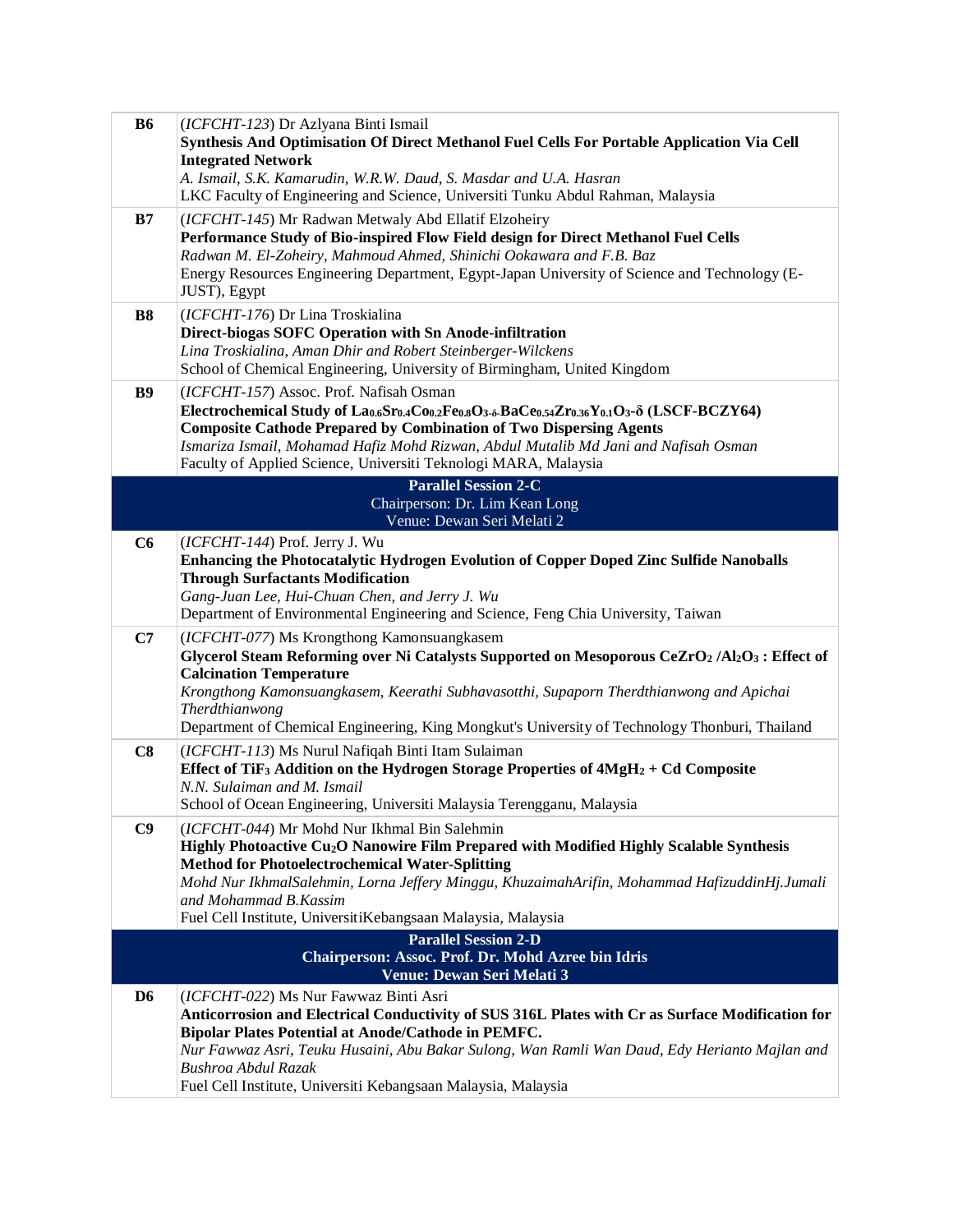| D7              | (ICFCHT-097) Dr Marimuthu Loganathan<br>Exhaust Emission Control of Hydrogen Operated Small Four Stroke SI Engine with Water<br>Injection<br>M. Loganathan, P. Tamilarasan and E. James Gunasekaran<br>Mechanical Engineering, Annamalai University, India                                                                                                                                                                                               |
|-----------------|----------------------------------------------------------------------------------------------------------------------------------------------------------------------------------------------------------------------------------------------------------------------------------------------------------------------------------------------------------------------------------------------------------------------------------------------------------|
| D <sub>8</sub>  | (ICFCHT-246) Dr Farah B Ahmad<br>The Prospect of Microbial Oils Production from Oil Palm Empty Fruit Bunch<br>Farah B. Ahmad, Zhanying Zhang, William O. S. Doherty and Ian M. O'Hara<br>Department of Biotechnology Engineering, International Islamic University Malaysia, Malaysia                                                                                                                                                                    |
| D <sub>9</sub>  | (ICFCHT-150) Ms Nor Hazelah Binti Kasmuri<br><b>Conceptual Design: Production of Bio-Methanol from Wastes</b><br>Kasmuri N. Hazelah, Kamarudin S. Kartom, Abdullah S. Rozaimah Sheikh, Hasan H. Abu and Md. Som<br>A.<br>Department of Chemical and Process Engineering, UniversitiKebangsaan Malaysia, Malaysia                                                                                                                                         |
|                 | <b>Parallel Session 3</b>                                                                                                                                                                                                                                                                                                                                                                                                                                |
|                 | <b>Parallel Session 3-A</b><br>Chairperson: Assoc. Prof. Dr. Abu Bakar Sulong<br>Venue: Dewan Siantan (Main Conference Hall)                                                                                                                                                                                                                                                                                                                             |
| A10             | (ICFCHT-119) Ms Suhadiyana Binti Hanapi<br>Analytical Hierarchy Process (AHP): Effect of Different Configurations on the Performance and<br><b>Exergy Efficiency of a PEM Fuel Cell Vehicle</b><br>Suhadiyana Binti Hanapi, Wan Ahmad Najmi Bin Wan Mohamed, Azizan Bin As'arry, Siti Kartom Binti<br>Kamarudin, Alhassan Salami Tijani And Abdul Hadi Bin Abdol Rahim@Ibrahim<br>Faculty of Mechanical Engineering, Universiti Teknologi MARA, Malaysia |
| A11             | (ICFCHT-104) Ms Siti Norsafurah Ab Malek<br>Effect of Deposition Time on Structural and Catalytic Properties of Pt Films Electrodeposited on<br><b>Ti Substrate</b><br>Siti Norsafurah Ab Malek and Yusairie Mohd<br>Faculty of Applied Sciences, Universiti Teknologi MARA, Malaysia                                                                                                                                                                    |
| A12             | (ICFCHT-128) Ms Norsyahida Binti Mohammad<br>Optimization of Composition And Process Parameter Of CsH2PO4/NaH2PO4/SiO2 Solid Acid<br><b>Composite via Taguchi Method</b><br>Norsyahida Mohammad, Abu Bakar Mohamad, Abdul Amir H. Kadhum and Kee Shyuan Loh<br>Fuel Cell Institute, Universiti Kebangsaan Malaysia, Malaysia                                                                                                                             |
| A13             | (ICFCHT-051) Ms Siti Najibah Abd Rahman<br><b>Effects of Ambient Condition on the Performance of PEMFC Stack</b><br>S.N.A. Rahman, M.S. Masdar, M.I. Rosli, E.H. Majlan, T. Husaini, W.R.W. Daud, S.A.M. Rejab and C.L.<br>Chew<br>Fuel Cell Institute, Universiti Kebangsaan Malaysia, Malaysia                                                                                                                                                         |
| A14             | (ICFCHT-141) Ms Engku Safiah Binti Engku Indong<br>Electrospun Strontium Cross-linked Sulfonated Poly (ether ether ketone) SPEEK Nanofiber for<br>Proton Exchange Membrane Fuel Cell<br>E. S. E. Indong, K. A. Sekak and N. Hasbullah<br>Faculty of Applied Science, University Technology MARA, Malaysia                                                                                                                                                |
| A <sub>15</sub> | (ICFCHT-229) Dr Hary Devianto<br>The Effect of pH, Start-stop Cycle, Temperature, and Humidity on the Performance of Direct<br><b>Ethanol Fuel Cell (DEFC)</b><br>Hary Devianto, Isdiriayani Nurdin, Pramujo Widiatmoko, Aditiya Pratama Putra Yudistira, Mhd Redho<br>Utomo, Irandre Tridharmansyah, Sheryn Julianti, Afifah Nadia and Mitra Eviani                                                                                                     |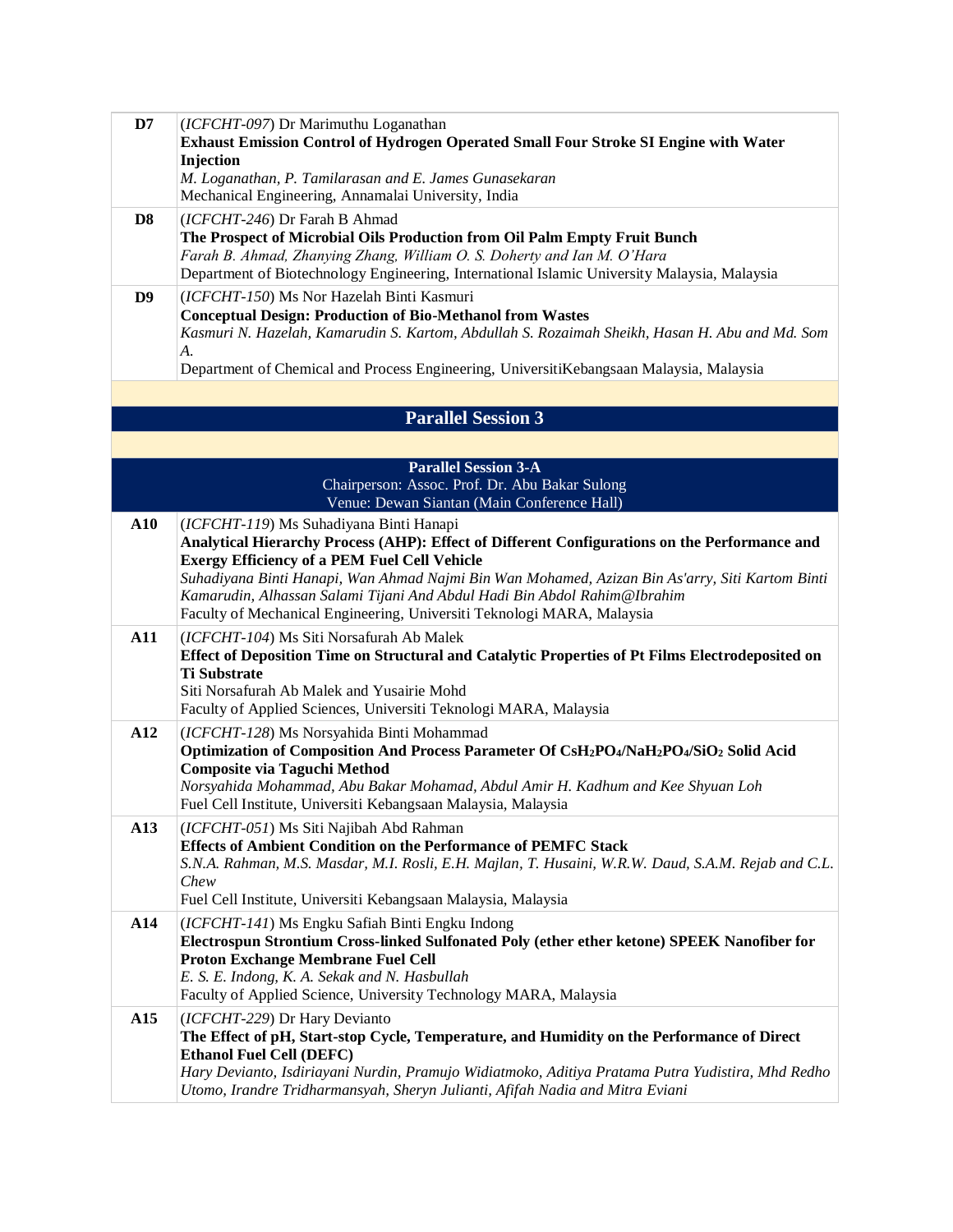|            | InstitutTeknologi Bandung, Indonesia                                                                                                                                                                                                                                                                                                                                                   |
|------------|----------------------------------------------------------------------------------------------------------------------------------------------------------------------------------------------------------------------------------------------------------------------------------------------------------------------------------------------------------------------------------------|
| A16        | (ICFCHT-057) Ms Lim Bee Huah<br>The Effect of Modified Parallel Flow Field on Proton Exchange Membrane Fuel Cell Performance<br>B.H. Lim, E.H. Majlan, W.R.W. Daud, M.I. Rosli and T. Husaini<br>Fuel Cell Institute, Universiti Kebangsaan Malaysia, Malaysia                                                                                                                         |
|            | <b>Parallel Session 3-B</b>                                                                                                                                                                                                                                                                                                                                                            |
|            | Chairperson: Assoc. Prof. Dr. Nafisah Osman<br>Venue: Dewan Seri Melati 1                                                                                                                                                                                                                                                                                                              |
| <b>B10</b> | (ICFCHT-026) Mr Muhammed Ali S.A.<br>Synthesis of Highly Porous NiO-SDC Composite Anode by Glycine-Nitrate Process for<br><b>Intermediate Temperature Solid Oxide Fuel Cells</b><br>Muhammed Ali S.A, Mustafa Anwar, Mahendra Rao Somalu and Andanastuti Muchtar<br>Fuel Cell Institute, Universiti Kebangsaan Malaysia, Malaysia                                                      |
| <b>B11</b> | (ICFCHT-181) Ms Nor Anisa Arifin<br>Ni/ScCeSZ vs Ni/YSZ Anode For Solid Oxide Fuel Cell (SOFC) Via Multilayer Aqueous Tape<br>Casting<br>Nor Anisa Arifin, Robert Steinberger Wilckens and Tim Button<br>Chemical Engineering Department, University of Birmingham, United Kingdom                                                                                                     |
| <b>B12</b> | (ICFCHT-228) Dr Deni Shidqi Khaerudini<br>Applicability Magnesium-substituted Bismuth Vanadate as a Cathode in Lanthanum Gallate<br>based Electrolyte for Intermediate-Temperature Solid Oxide Fuel Cells<br>Deni Shidqi Khaerudini, N. Indayaningsih, G. Guan and A. Abudula<br>Research Center for Physics, Indonesian Institute of Sciences, Indonesia                              |
| <b>B13</b> | (ICFCHT-170) Dr Abdul Mutalib Md Jani<br>Template Synthesis of Perovskite Nanostructures (Solid and Hollow) for Intermediate<br>Temperature Solid Oxide Fuel Cells (IT-SOFCs) Application<br>Anisah Shafiqah Habiballah, Nafisah Osman, Oskar Hasdinor Hassan and Abdul Mutalib Md Jani<br>Chemistry Department, Faculty of Applied Sciences, Universiti Teknologi MARA, Malaysia      |
| <b>B14</b> | (ICFCHT-180) Mr Tan Kang Huai<br><b>Influence of Transition Metals Addition to Coating Layer of Ferritic Stainless Steel interconnector</b><br>for Solid Oxide Fuel Cell: A Short Review<br>Tan Kang Huai and Hamimah Abdul Rahman<br>Faculty of Mechanical and Manufacturing Engineering, Universiti Tun Hussein Onn Malaysia, Johor                                                  |
| <b>B15</b> | (ICFCHT-225) Assoc. Prof Muhammad Anis-ur-Rehman<br><b>Controlled Conductivity for Fuel Cells in Various Nanostructures of (Ce-Nd)-Oxides</b><br>M. Anis-ur-Rehman and Q. Naseer<br>Department of Physics, COMSATS Institute of Information Technology, Pakistan                                                                                                                       |
| <b>B16</b> | (ICFCHT-124) Assoc. Prof Andrey A. Solovyev<br>Deposition of Nickel Oxide-Yttria Stabilized Zirconia Thin Films by Reactive Magnetron<br><b>Sputtering</b><br>Andrey A. Solovyev, Alexey M. Lebedynskiy, Anna V. Shipilova, Igor V. Ionov, Egor A. Smolyanskiy,<br>Alexander L. Lauk and Gennady E. Remnev<br>Department Of Experimental Physics, Tomsk Polytechnic University, Russia |
|            | <b>Parallel Session 3-C</b><br><b>Chairperson: Dr. Mohammad Bin Ismail</b><br>Venue: Dewan Seri Melati 2                                                                                                                                                                                                                                                                               |
| C10        | (ICFCHT-206) Mr Olagoke Oladokun<br>CFD Study of hydrodynamics and mixing in a Biohydrogen Transported Bed Reactor<br>Olagoke Oladokun, Arshad Ahmad, Tuan Amran Tuan. Abdullah and Bemgba Bevan Nyakuma<br>Department of Chemical Engineering, Universiti Teknologi Malaysia, Malaysia                                                                                                |
| <b>C11</b> | (ICFCHT-029) Ms Tahereh Jafari<br>Sustainable and Enhanced Biocathode Startup by an Abio-Bio Cathode Configuration for                                                                                                                                                                                                                                                                 |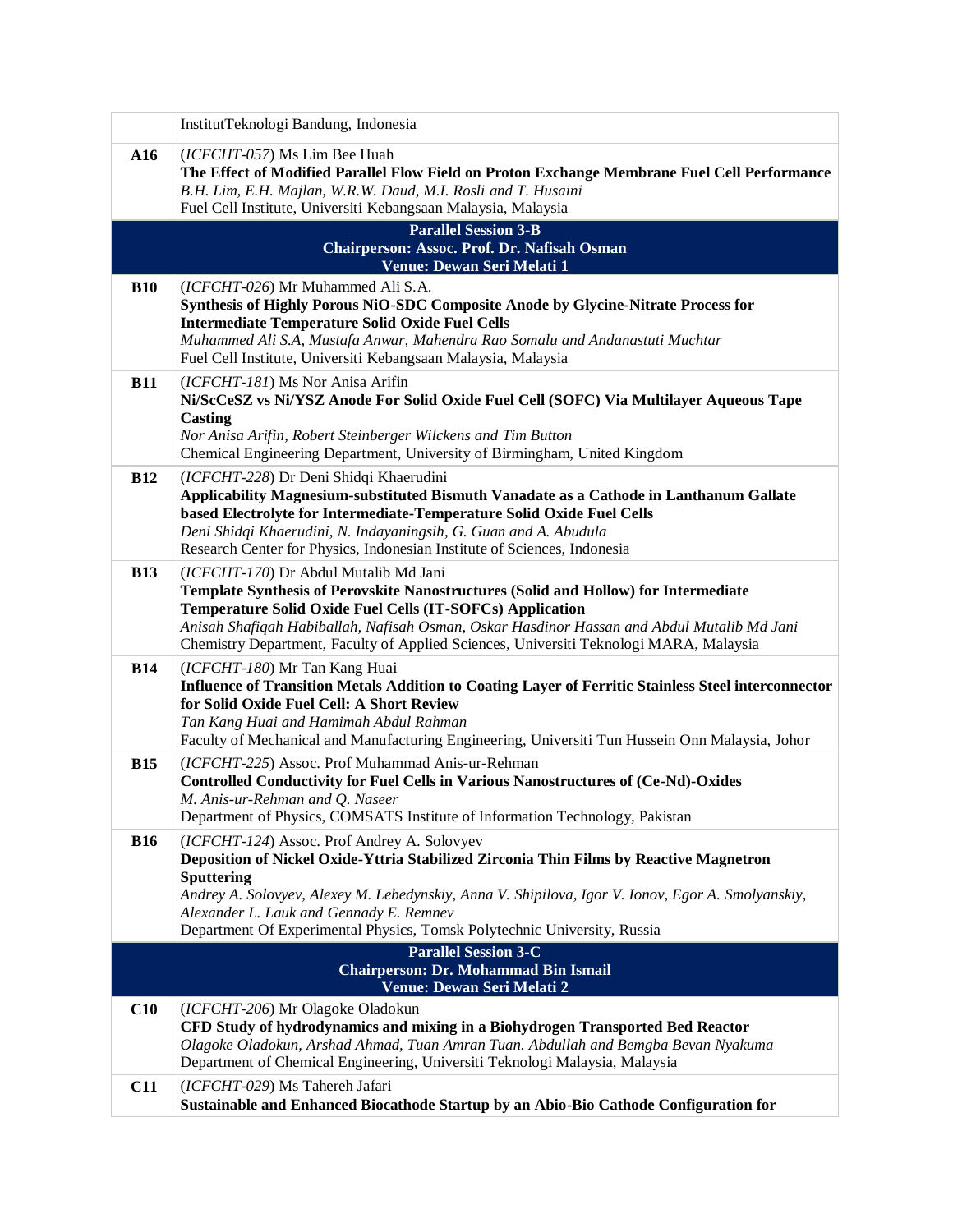|                 | <b>Hydrogen Production in a Microbial Electrolysis Cell</b><br>T. Jafary, W.R.W. Daud, M.H. Bakar, M. Ghasemi, J.M. Jahim, B.H. Kim and M. Ismail<br>Fuel Cell Institute, UKM, Malaysia                                                                                                                                                                                       |
|-----------------|-------------------------------------------------------------------------------------------------------------------------------------------------------------------------------------------------------------------------------------------------------------------------------------------------------------------------------------------------------------------------------|
| C12             | (ICFCHT-151) Ms Saule Zholdayakova<br>Possibilities of Hydrogen Energy Utilization in Kazakhstan: Preparation of TiCrMn Hydrogen<br><b>Storage Alloys and Investigation of Their Absorption Properties</b><br>S. Zholdayakova and H.H. Uchida<br>Graduate school of Human Environmental Studies, Tokai University, Japan                                                      |
| C13             | (ICFCHT-114) Mr Muhammad Firdaus Asyraf bin Abdul Halim Yap<br>Understanding the Dehydrogenation Properties of MgH <sub>2</sub> Catalyzed by Na3AlF <sub>6</sub><br>F.A. Halim Yap, N.N. Sulaiman and M. Ismail<br>School of Ocean Engineering, Universiti Malaysia Terengganu, Malaysia                                                                                      |
| C14             | (ICFCHT-149) Ms Nurul Shafikah bt Mohd Mustafa<br>Microstructure and Hydrogen Desorption Properties of the 4MgH <sub>2</sub> -NaAlH <sub>4</sub> Composite with<br><b>K2TiF<sub>6</sub></b> Addition<br>N.S. Mustafa and M.Ismail<br>School of Ocean Engineering, Universiti Malaysia Terengganu, Malaysia                                                                    |
| C15             | (ICFCHT-135) Mr Abdul Hadi Bin Abdol Rahim @ Ibrahim<br><b>Dynamic Computational Modelling of a Polymer Electrolyte Membrane Electrolyser (PEME):</b><br><b>Mass Transport Numerical Analysis</b><br>Abdul Hadi Bin Abdol Rahim, Alhassan Salami Tijani, Siti Kartom Kamarudin And Suhadiyana Hanapi<br>Faculty of Mechanical Engineering, UniversitiTeknologi Mara, Malaysia |
| C16             | (ICFCHT-158) Dr Chua Yong Shen<br>Synthesis, Structure and Dehydrogenation of Mixed Metal Amidoborane and Its Ammoniate<br><b>Derivative</b><br>Yong Shen Chua, Bin Liu, Hui Wu, Wei Zhou, Guotao Wu, Zhitao Xiong and Ping Chen<br>School of Chemical Sciences, Universiti Sains Malaysia, Malaysia                                                                          |
|                 | <b>Parallel Session 3-D</b><br><b>Chairperson: Dr. Wan Nor Roslam Wan Isahak</b>                                                                                                                                                                                                                                                                                              |
|                 | Venue: Dewan Seri Melati 3                                                                                                                                                                                                                                                                                                                                                    |
| <b>D10</b>      | (ICFCHT-234) Mr Mohamad Azuwa Bin Mohamed<br>Incorporation of Titania Mixed Phase Onto g-C <sub>3</sub> N <sub>4</sub> Nanostructured As One Heterojunction                                                                                                                                                                                                                   |
|                 | Photocatalyst                                                                                                                                                                                                                                                                                                                                                                 |
|                 | Mohamad Azuwa Mohamed, Juhana Jaafar, Abu Bakar Mohamad, M. F. M. Zain, Lorna Jeffery<br>Minggu, Mohd Nur Ikhmal Salehmin and Mohamad Saufi Rosmi                                                                                                                                                                                                                             |
|                 | Fuel Cell Institute, Universiti Kebangsaan Malaysia, Malaysia                                                                                                                                                                                                                                                                                                                 |
| D11             | (ICFCHT-036) Mr Md Ahsanul Haque<br>The Oxygen Reduction Reaction Behaviors of Carbon Nanotubes Supporting Pt Catalyst for<br>Proton Exchange Membrane Fuel Cell<br>M.A. Haque, A.B. Sulong, E.H. Majlan, K.S. Loh, T. Husaini and R.E. Rosli<br>Fuel Cell Institute, Universiti Kebangsaan Malaysia, Malaysia                                                                |
| D <sub>12</sub> | (ICFCHT-088) Dr Leong Kah Hon<br>Immobilising TiO <sub>2</sub> Nanoparticle Onto Glass Substrates Through A Facile Technique For<br>Photocatalytically Self-Cleaning Of Indoor Air Pollutant<br>Kah Hon Leong, Jia Quan Lee, A. Ashok Kumar, Lan Ching Sim and SaravananPichiah<br>Environmental Engineering, Universiti Tunku Abdul Rahman, Malaysia                         |
| <b>D13</b>      | (ICFCHT-063) Mr Ibdal Satar<br>Immobilized Mixed-culture Reactor (IMcR) for Hydrogen and Methane Production from Glucose<br>Ibdal Satar, Wan Ramli Wan Daud, Byung Hong Kim, Mostafa Ghasemi, Mahendra Rao Somalu and<br>Mimi Hani Abu Bakar<br>Fuel Cell Institute, Universiti Kebangsaan Malaysia, Malaysia                                                                 |